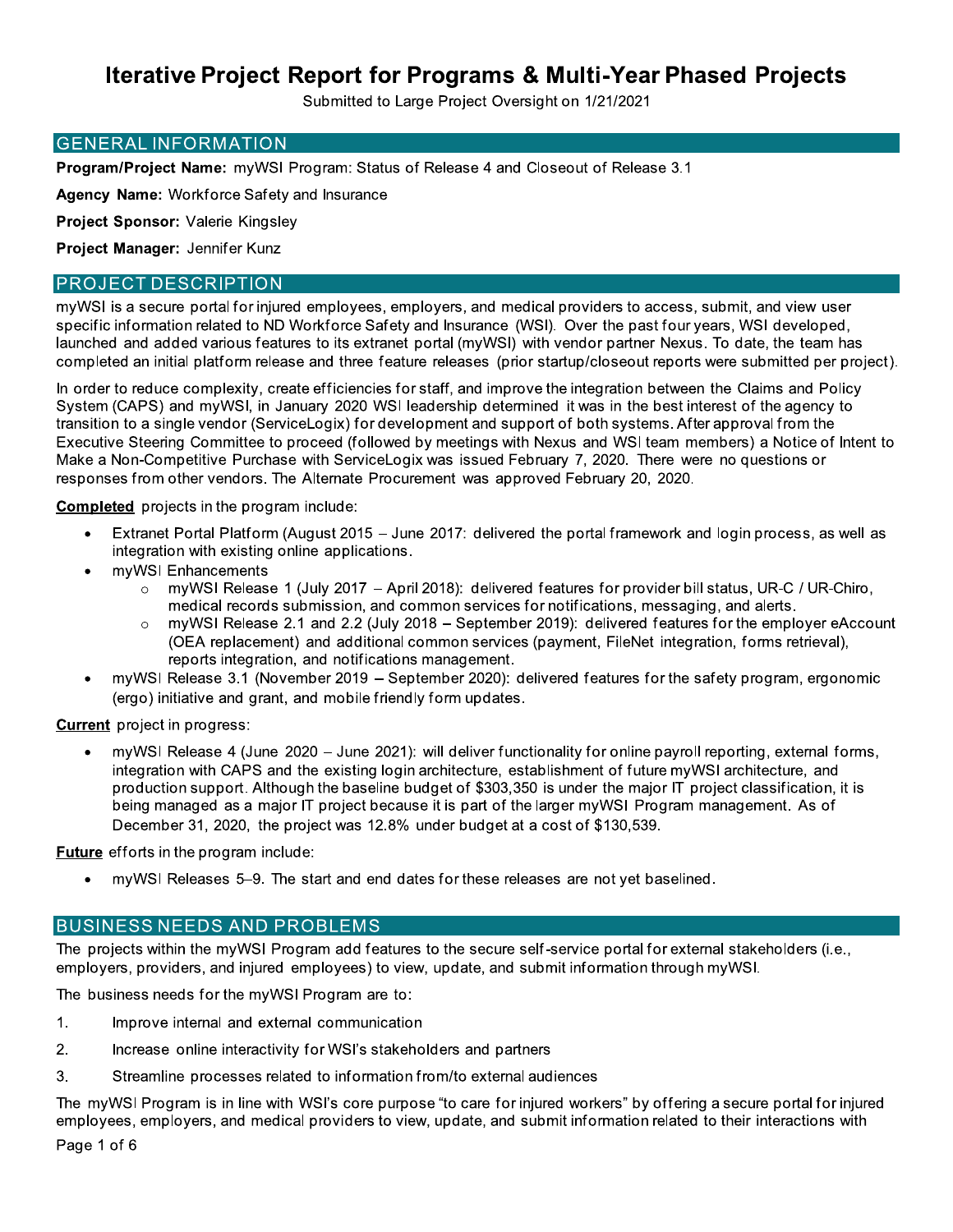Submitted to Large Project Oversight on 1/21/2021

WSI.

### **PROGRAM/PROJECT FORMAT**

### Program Start Date: August 1, 2015

Budget Allocation at Time of Initial Start Date: \$735,500 for the 2017-2019 biennium and \$850,000 for the 2019-2021 biennium.

How Many Projects Expected at Time of Initial Start Date: The number was unknown at the initial start date. There was an extensive list of features envisioned and identified early in the planning process. Features are gradually added to myWSI via releases, dependent upon time, budget, and resource constraints.

Phase Approach Description: The program consists of multiple projects (releases) delivering functionality into a production environment, ready to be used.

Estimated End Date for All Phases Known at Time of Initial Start Date: The earliest expected end date is 2024 but is dependent upon the detailed planning and baselines of the individual projects.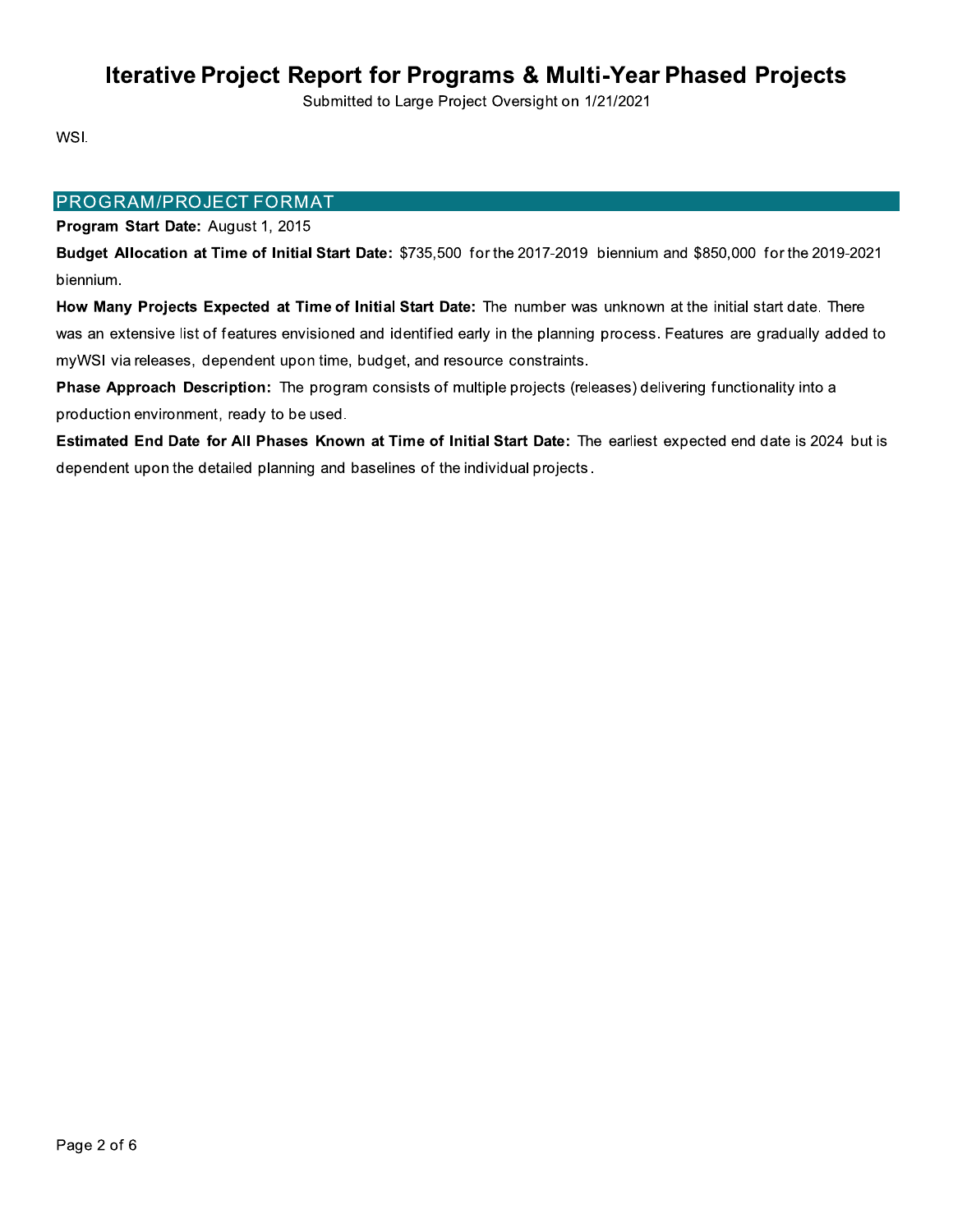Submitted to Large Project Oversight on 1/21/2021

## PROGRAM/PROJECT ROAD MAP

The program road map shows the high-level plan or vision for the program/projects/phases. It is intended to offer a picture of the lifespan of all the effort that is expected to be required to achieve the business objectives.

| Project/<br><b>Phase</b>      | <b>Title</b>                                                                                               | <b>Scope Statement</b>                                                                                                                                                                                                                                                                                                  | <b>Estimated</b><br><b>Months</b><br><b>Duration</b> | <b>Estimated Budget</b>                                                 |
|-------------------------------|------------------------------------------------------------------------------------------------------------|-------------------------------------------------------------------------------------------------------------------------------------------------------------------------------------------------------------------------------------------------------------------------------------------------------------------------|------------------------------------------------------|-------------------------------------------------------------------------|
| Project 1                     | Extranet<br>Infrastructure                                                                                 | Portal framework and login process,<br>integration with existing online applications                                                                                                                                                                                                                                    | Completed                                            | \$504,878 Baseline<br>(See next section<br>for Actual Cost)             |
| Project 2                     | myWSI<br>Enhancements<br>myWSI<br>$\bullet$<br>Release 1<br>myWSI<br>$\bullet$<br>Release 2.1<br>and $2.2$ | Provider bill status, UR-C / UR-Chiro, medical<br>records submission, and common services for<br>notifications, messaging, and alerts<br>Employer eAccount (OEA replacement) and<br>additional common services (payment, FileNet<br>integration, forms retrieval), reports<br>integration, and notifications management | Completed                                            | \$1,032,409<br><b>Baseline</b><br>(See next section<br>for Actual Cost) |
| Project 3                     | myWSI Release<br>3.1                                                                                       | Safety program, ergonomic (ergo) initiative<br>and grant, and mobile friendly form updates                                                                                                                                                                                                                              | Completed                                            | \$599,312 Baseline<br>(See next section<br>for Actual Cost)             |
| Project 4<br>(in<br>progress) | myWSI Release 4                                                                                            | Online payroll reporting, external forms,<br>integration with CAPS and the existing login<br>architecture, and establishment of future<br>myWSI architecture                                                                                                                                                            | 12 months                                            | \$303,350 Baseline                                                      |
| Project 5                     | myWSI Release 5                                                                                            | Site organization, employer dashboard,<br>integration with enterprise identity<br>management                                                                                                                                                                                                                            | 7 months                                             | \$923,450                                                               |
| Project 6                     | myWSI Release 6                                                                                            | Employer online app, provider dashboard,<br>forms                                                                                                                                                                                                                                                                       | 8 months                                             | \$923,450                                                               |
| Project 7                     | myWSI Release 7                                                                                            | Provider forms, medical records, safety and<br>ergo refactor                                                                                                                                                                                                                                                            | 7 months                                             | \$858,331                                                               |
| Project 8                     | myWSI Release 8                                                                                            | Injured employee dashboard, claims file<br>access, forms                                                                                                                                                                                                                                                                | 8 months                                             | \$655,213                                                               |
| Project 9                     | myWSI Release 9                                                                                            | Vendor access, online first report of injury                                                                                                                                                                                                                                                                            | 4 months                                             | \$706,963                                                               |

Notes: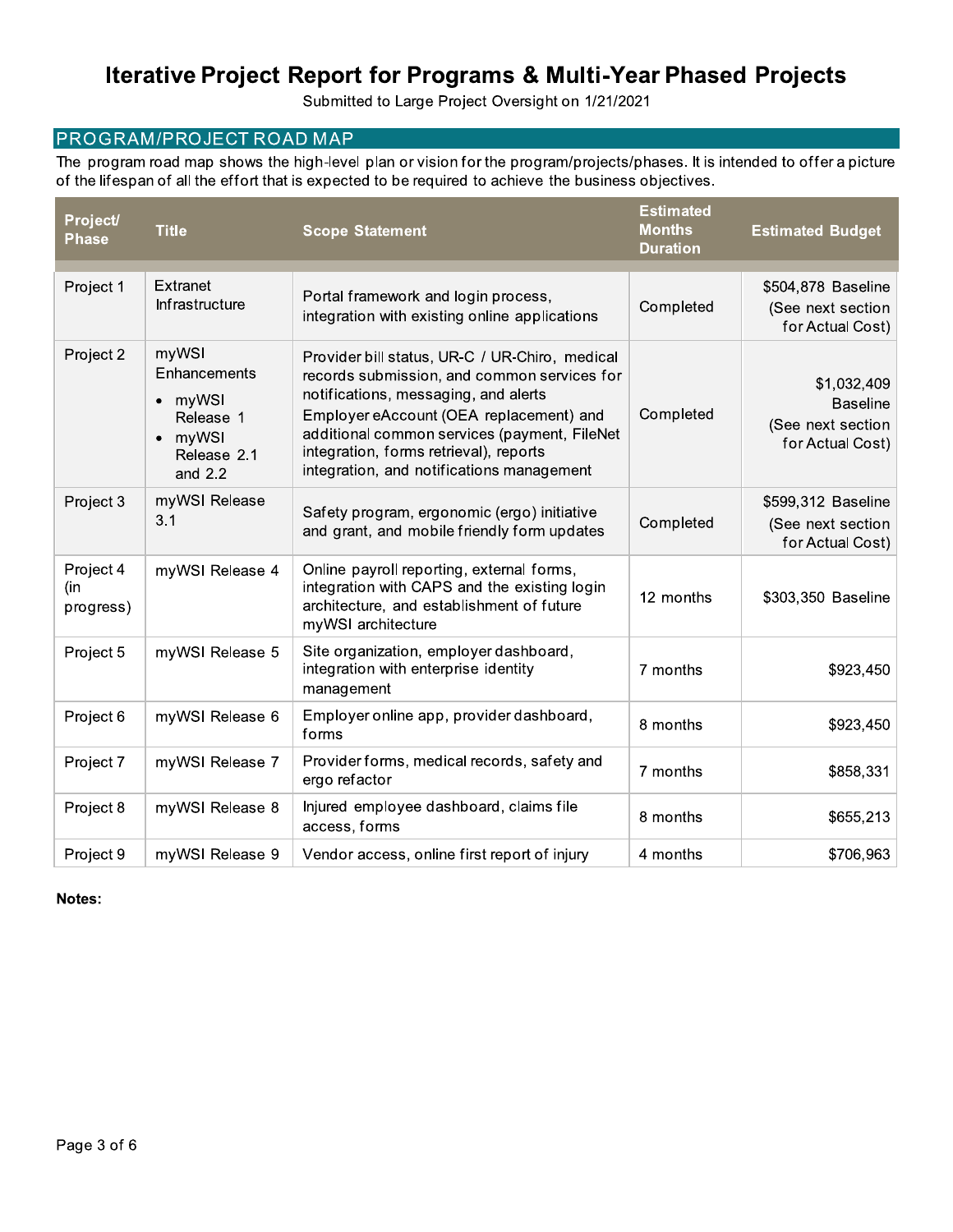Submitted to Large Project Oversight on 1/21/2021

## **PROJECT BASELINES**

The baselines below are entered for only those projects or phases that have been planned. At the completion of a project or phase a new planning effort will occur to baseline the next project/phase and any known actual finish dates and costs for completed projects/phases will be recorded. The iterative report will be submitted again with the new information.

| <b>Project/</b><br><b>Phase</b> | Program/<br><b>Project</b><br><b>Start Date</b> | <b>Baseline</b><br><b>Execution</b><br><b>Start Date</b> | <b>Baseline</b><br><b>End Date</b> | <b>Baseline</b><br><b>Budget</b> | <b>Actual</b><br><b>Finish</b><br><b>Date</b> | <b>Schedule</b><br><b>Variance</b> | <b>Actual Cost</b> | Cost<br>Variance |
|---------------------------------|-------------------------------------------------|----------------------------------------------------------|------------------------------------|----------------------------------|-----------------------------------------------|------------------------------------|--------------------|------------------|
|                                 |                                                 |                                                          |                                    |                                  |                                               |                                    |                    |                  |
| Project 1                       | 8/1/2015                                        | 11/1/2016                                                | 6/30/2017                          | \$504,878                        | 6/30/2017                                     | 0%                                 | \$469,031          | 7.1%<br>under    |
| Project 2                       |                                                 | 7/1/2017                                                 | 6/28/2019                          | \$1,032,409                      | 9/3/2019                                      | 9% behind                          | \$983,891          | 4.6%<br>under    |
| Project 3                       |                                                 | 11/19/2019                                               | 9/1/2020                           | \$599,312                        | 8/7/2020                                      | 7.69%<br>ahead                     | \$540,349          | 4.5%<br>under    |
| Project 4                       |                                                 | 6/17/2020                                                | 6/18/2021                          | \$303,350                        |                                               |                                    |                    |                  |

#### Notes:

### **OBJECTIVES**

| Project/<br><b>Phase</b> | <b>Business Objective</b>                                                                                    | <b>Measurement Description</b>                                                                                                                                          | <b>Met/</b><br><b>Not Met</b> | <b>Measurement</b><br><b>Outcome</b>                                            |
|--------------------------|--------------------------------------------------------------------------------------------------------------|-------------------------------------------------------------------------------------------------------------------------------------------------------------------------|-------------------------------|---------------------------------------------------------------------------------|
| Program                  | Business Need 1: Streamline<br>processes related to information<br>from/to external audiences                |                                                                                                                                                                         |                               |                                                                                 |
|                          | Objective 1.1: Review and<br>improve current processes<br>affecting external stakeholders                    | Measurement 1.1.1: Reduce the<br>number of contacts with WSI staff<br>per thousand policyholders/claims<br>by 10% within the first year of<br>program completion.       |                               |                                                                                 |
|                          | Business Need 2: Increase online<br>interactivity for WSI's stakeholders<br>and partners                     |                                                                                                                                                                         |                               |                                                                                 |
|                          | Objective 2.1: Design a site that is<br>user-friendly, easily navigable and<br>targets appropriate audiences | Measurement 2.1.1: Increase by<br>10% the number of external<br>stakeholders using available<br>extranet portal features within the<br>first year of program completion |                               |                                                                                 |
|                          | Objective 2.2: Create the extranet<br>to be adaptable to mobile devices                                      | Measurement 2.2.1: Site<br>accessible via iOS, Android, and<br>Windows devices                                                                                          | Met                           | Stakeholders and<br>partners are able to<br>access myWSI via<br>mobile devices. |

This is a program and completion will not occur until after myWSI Release 9; measures will be taken at that time.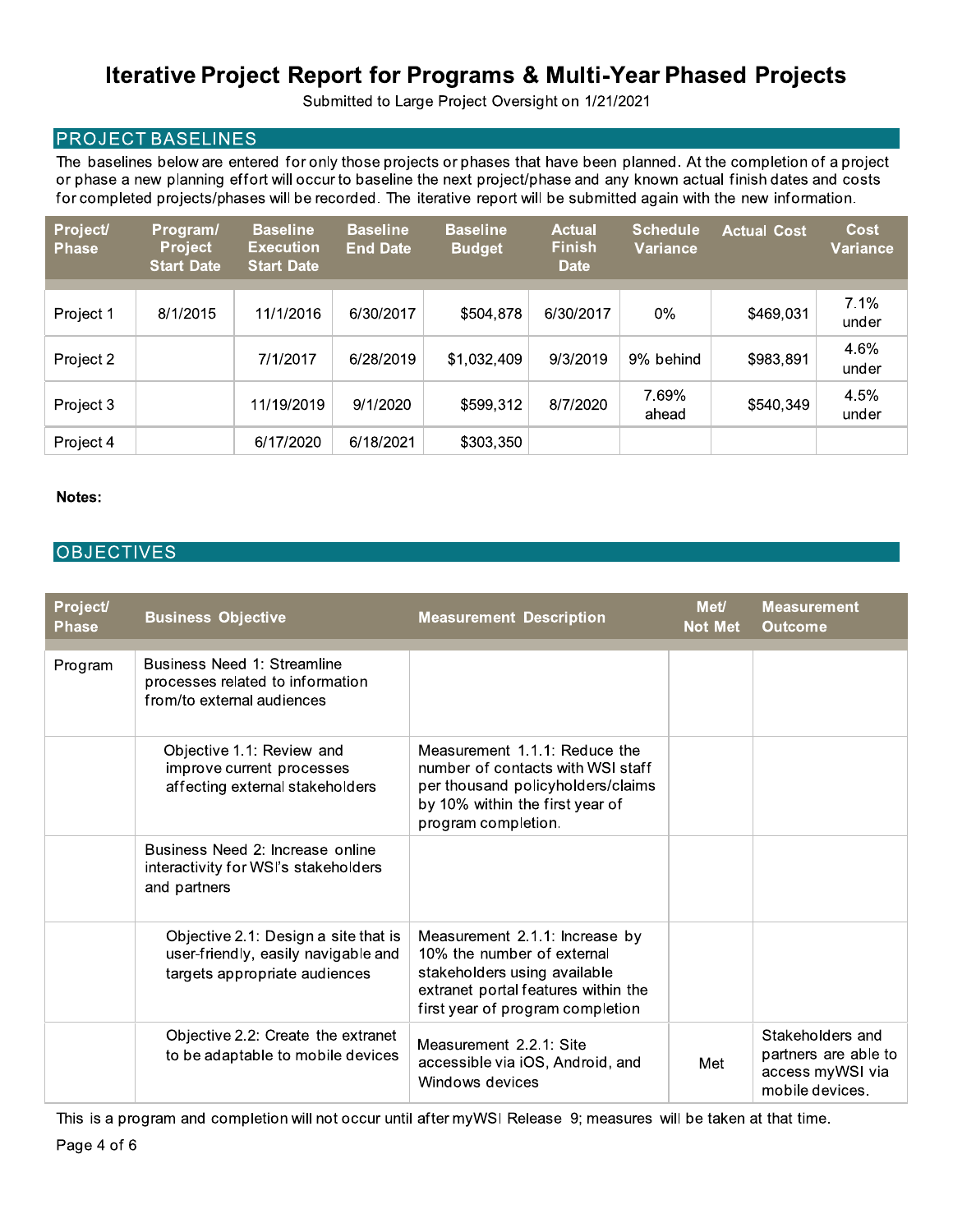Submitted to Large Project Oversight on 1/21/2021

### POST-IMPLEMENTATION REPORT

Post-Implementation Reports are to be performed after each project or phase is completed. A "PIR" is a process that utilizes surveys and meetings to determine what happened in the project/phase and identifies actions for improvement going forward. Typical PIR findings include, "What did we do well?" "What did we learn?" "What should we do differently next time?"

| Project/<br><b>Phase</b> | Lesson Learned, Success Story, Idea for Next Time, Etc.                                                                                                                                                                                                                                                                                                                                                                                                                                                                                                                                                                                                                                                                                                                                                                                                                                                                                                                                                                                                                                                                                                                                                                                                                                                                                                                                                                                                                                                                                                                                                                          |
|--------------------------|----------------------------------------------------------------------------------------------------------------------------------------------------------------------------------------------------------------------------------------------------------------------------------------------------------------------------------------------------------------------------------------------------------------------------------------------------------------------------------------------------------------------------------------------------------------------------------------------------------------------------------------------------------------------------------------------------------------------------------------------------------------------------------------------------------------------------------------------------------------------------------------------------------------------------------------------------------------------------------------------------------------------------------------------------------------------------------------------------------------------------------------------------------------------------------------------------------------------------------------------------------------------------------------------------------------------------------------------------------------------------------------------------------------------------------------------------------------------------------------------------------------------------------------------------------------------------------------------------------------------------------|
| Project 1                | It was beneficial to walk through the training with the training handouts.<br>1.<br>The project managers did a remarkable job in leading the team!<br>2.<br>Communication overall was very good between ITD, WSI and Nexus. There were some issues, but<br>3.<br>they were resolved quickly.<br>The team leads were amazing with assistance and always prompt with assistance.<br>4.<br>Overall, the project went great from my perspective.<br>5.<br>Congrats on the successful implementation! I look forward to using it myself as an account holder<br>6.<br>with WSI!                                                                                                                                                                                                                                                                                                                                                                                                                                                                                                                                                                                                                                                                                                                                                                                                                                                                                                                                                                                                                                                       |
| Project 2                | The training provided was wonderful and I can see the URC UR Chiro applications that were<br>1.<br>deployed as very valuable to the UR Department. They will help provide better/faster service to the<br>injured workers!<br>Issues were corrected when identified during testing.<br>2.<br>The technical team members (from multiple areas) completed significant changes/improvements to<br>3.<br>the environments (getting the myWSI environments set up to mirror the CAPS/WSI legacy<br>applications environment), which was a major accomplishment.<br>There were some snags with the scripts and bugs with Go live, but overall, they were fixable; we<br>4.<br>just had to all work together (which we did) to figure them out.<br>The frequent technical touch-bases with ITD before Go-live worked well.<br>5.<br>Very good collaboration across multiple organizations (WSI, Nexus, ServiceLogix, ITD) working on<br>6.<br>issues together with little friction.<br>7. Early on, there were a lot of unknowns from the developers' standpoint; as the project progressed it<br>became easier for who to contact, etc. The WSI team also grew its knowledge base on what their<br>capabilities and skills for tasks were.<br>8. Both teams grew through working together. We learned good communication through difficult<br>situations.<br>9. Communication was much better between all the teams involved.<br>10. Training was done very well with good communication throughout the process.<br>11. Integration testing went better this time because we were able work on integrations earlier than last<br>time. |
| Project 3                | 1. A lot of work went into this and I think as we all become accustomed to the changes it will work<br>nicely.<br>I really like the new functionality in MyWSI!<br>2.<br>Expanding our client base utilizing myWSI.<br>3.<br>Too soon to tell, each month employers safety audits are completed, and employers will need to<br>4.<br>learn what to do during that time.<br>This was unique situation where a business unit was doing so much manual work then moving so<br>5.<br>much to automated and online. Kudos to all the team members - business, tech, vendor,<br>management.<br>Too early in the release to comment.<br>6.<br>Once customers are signed up and learn the functionality, I believe it will serve them and WSI well.<br>7.<br>I think once we have a chance to work in all the CRs we'll have a very efficient product for our<br>8.<br>customers.<br>9. I really like the Road map approach that was designed by Nexus, it is a great picture to see for the<br>Employer to see where they are at in the process and what needs to be completed.                                                                                                                                                                                                                                                                                                                                                                                                                                                                                                                                                         |